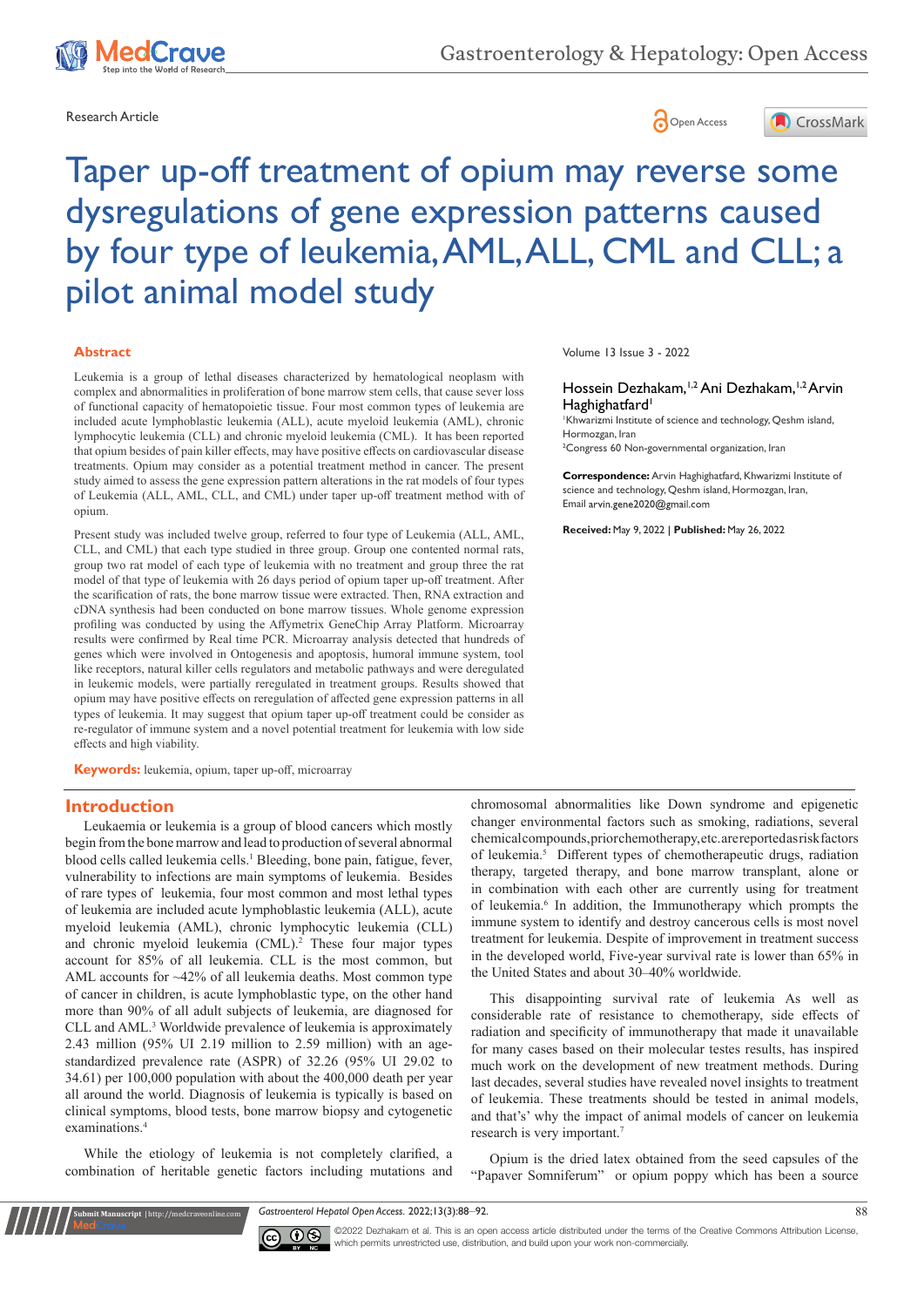[of Morphinan-based painkillers](https://en.wikipedia.org/wiki/Opium#cite_note-DrugsCom-5) with risks of addiction.8 Opium is effective in the treatment of different kind of acute and chronic pain that traditionally was used worldwide.<sup>9</sup> On the other hand opium abuse and opium dependence is a major social and health problem all around the world.10 It has been reported that opium affects several mechanisms in body including the central nervous system (CNS), immune system, kidney functions, respiratory and cardiovascular systems.<sup>11,12</sup>

Opium effects on mRNA level of mammalian genes is mostly unclear. Opioid agents have major role in reduction of pain in cancer patients while the role of opiate use on epigenetic, immunological and hematological parameters as well as various metabolic and biological processes, in cancer is not clarified. Previous studies determined that the potential tumor-promoting, proliferation and migration effects of opiates are contradictory, and both growth-promoting and anti-tumor effects have been observed.13 That's why that shedding light on complexity of opium role in cancer treatment processes is tremendously important.

In Present study effect of opium taper up-off treatment in a laboratory designed method to expression profiling of rat models of four most lethal types of leukemia, ALL, AML, CLL, and CML were assessed. We aimed to understand that how the orally consumption of opium in a bell shaped dose curve could altered the several gene expression patterns which were previously affected by leukemia and is this alteration may reduce the severity of the disease of not.

## **Material and methods**

#### **Animal modeling of leukemia**

To achieve the rat models of leukemia, hematopoietic stem cells (HSC) purified from patients' driven bone marrow human cell lines for each leukemia types (AML,ALL,CML,CLL). Human leukemic cells had been directly injected into immunocompromised and lethally irradiated rats. To increase the survival rate of host rats beyond this time point, lethally irradiated recipient rats were transplanted with mixtures of MHC-I matched rescue BM plus MHC-I-different BCR-ABL1 transduced BM. Successfulness Xenograft models assessed by pulmonary hemorrhage, splenomegaly and increased numbers of mature granulocytes in peripheral blood. Upon disease onset in rats the treatment was began. Animal modeling were performed based on previous studies.14 The study was included 13 groups of rats. One group was consisted of normal rats with no cure, act as control group. In rest of 12 groups, each three groups were used to study of one type of leukemia including rat model of that type of leukemia without treatment and two group of rat model of that type of leukemia with 26 days period of opium taper up-off treatment with two different starting dosage of opium. Each group was including six male rat (aged 35 days and weighing 200-250 grams). List of groups and descriptions of each group were presented in Tables 1-4.

#### **Taper up-off treatment with opium**

Opium [tincture](https://www.google.com/search?sxsrf=ALiCzsYbG7PTfNbY7ORYhz8g37ruXkie7Q:1651711701423&q=Opium+tincture&spell=1&sa=X&ved=2ahUKEwiX--_Jkcf3AhVL_qQKHbPCCUEQkeECKAB6BAgBEC8) used to force-feeding to rats. In this laboratory designed method of taper up-off treatment called Dezhakam-step-time (DST) method, Opium [tincture](https://www.google.com/search?sxsrf=ALiCzsYbG7PTfNbY7ORYhz8g37ruXkie7Q:1651711701423&q=Opium+tincture&spell=1&sa=X&ved=2ahUKEwiX--_Jkcf3AhVL_qQKHbPCCUEQkeECKAB6BAgBEC8) dosage start from the lowest dose and the dose will increase with 20 % rate for each day, until 13 days. Then the dosage of feeding reduce by the same 20% rate for next 13 days, and the first day of these 26 days and the final day will take the same dosage. Two starting dosage were used in two group of treatment for each type of leukemia. The first starting dosage in one treatment groups was 1 mg/mL (called "DST1") and first starting dosage in the other treatment group was 2 mg/ml (called "DST2").

**Table 1** Name of all thirteen groups with Description of each group listed in this table. Each group was including six male rat (aged 35 days and weighing 200-250 grams)

| <b>Number</b> | Group<br>name | Description of group                                |  |  |
|---------------|---------------|-----------------------------------------------------|--|--|
|               | A             | rat model of ALL with no treatment                  |  |  |
|               | в             | rat model of ALL with DSTI treatment                |  |  |
| 3             | C             | rat model of ALL with DST2 treatment                |  |  |
| 4             | D             | rat model of AML with no treatment                  |  |  |
| 5             | Е             | rat model of AML with DST1 treatment                |  |  |
| 6             | F             | rat model of AML with DST2 treatment                |  |  |
|               | G             | rat model of CLL with no treatment                  |  |  |
| 8             | н             | rat model of CLL with DST1 treatment                |  |  |
| 9             |               | rat model of CLL with DST <sub>2</sub> treatment    |  |  |
| 10            |               | rat model of CML with no treatment                  |  |  |
| П             | К             | rat model of CML with DSTI treatment                |  |  |
| 12            |               | rat model of CML with DST2 treatment                |  |  |
| 13            | M             | Control group including normal rats with no<br>cure |  |  |

ALL, [acute lymphoblastic leukemia;](https://en.wikipedia.org/wiki/Acute_lymphoblastic_leukemia)AML, [acute myeloid leukemia](https://en.wikipedia.org/wiki/Acute_myeloid_leukemia); CLL, [chronic](https://en.wikipedia.org/wiki/Chronic_myeloid_leukemia)  [myeloid leukemia](https://en.wikipedia.org/wiki/Chronic_myeloid_leukemia); CML, [chronic lymphocytic leukemia](https://en.wikipedia.org/wiki/Chronic_lymphocytic_leukemia); DST1, Dezhakam-steptime treatment method with 1 mg/mL as first day dosage; DST2, Dezhakamstep-time treatment method with 2 mg/mL as first day dosage

**Table 2** Differentially expressed genes results of microarray assessments in comparison of each group with group M (control group)

| <b>Number</b> | Group<br>name | Total<br><b>DEGs</b> | Up-<br>regulated<br>genes | Down-<br>regulated<br>genes |
|---------------|---------------|----------------------|---------------------------|-----------------------------|
|               | A             | 2883                 | 2097                      | 786                         |
| 2             | В             | 1622                 | 1180                      | 442                         |
| 3             |               | 820                  | 510                       | 310                         |
| 4             | D             | 1820                 | 1332                      | 488                         |
| 5             | E             | 1062                 | 743                       | 319                         |
| 6             | F             | 540                  | 320                       | 220                         |
| 7             | G             | 3257                 | 2363                      | 894                         |
| 8             | н             | 1559                 | 1033                      | 526                         |
| 9             |               | 809                  | 607                       | 202                         |
| ١0            |               | 2106                 | 1573                      | 533                         |
|               |               | 1277                 | 94 I                      | 336                         |
| 12            |               | 516                  | 299                       | 217                         |

A, rat model of ALL with no treatment; B, rat model of ALL with DST1 treatment; C, rat model of ALL with DST2 treatment; D, rat model of AML with no treatment; E, rat model of AML with DST1 treatment; F, rat model of AML with DST2 treatment; G, rat model of CLL with no treatment; H, rat model of CLL with DST1 treatment; I, rat model of CLL with DST2 treatment; J, rat model of CML with no treatment; K, rat model of CML with DST1 treatment; L, rat model of CML with DST2 treatment; M, Control group including normal rats with no cure

**Table 3** Comparisons of pathway analysis between groups in each three groups of each leukemia type

| <b>Number</b> | comparisons | p-value |
|---------------|-------------|---------|
|               | A vs. B     | 0.0003  |
| 2             | A vs. C     | 0.0002  |
| 3             | B vs. C     | 0.008   |
| 4             | D vs. E     | 0.0004  |
| 5             | D vs. F     | 0.0002  |
| 6             | E vs. F     | 0.006   |
| 7             | G vs. H     | 0.0003  |
| 8             | G vs. I     | 0.0001  |
| 9             | l vs. H     | 0.007   |
| 10            | vs. K       | 0.0003  |
| П             | vs.L        | 0.0002  |
| 12            | K vs. L     | 0.04    |



**Citation:** Dezhakam H, Dezhakam A, Haghighatfard A. Taper up-off treatment of opium may reverse some dysregulations of gene expression patterns caused by four type of leukemia, AML, ALL, CML and CLL; a pilot animal model study. *Gastroenterol Hepatol Open Access.* 2022;13(3):88‒92. DOI: [10.15406/ghoa.2022.13.00502](https://doi.org/10.15406/ghoa.2022.13.00502)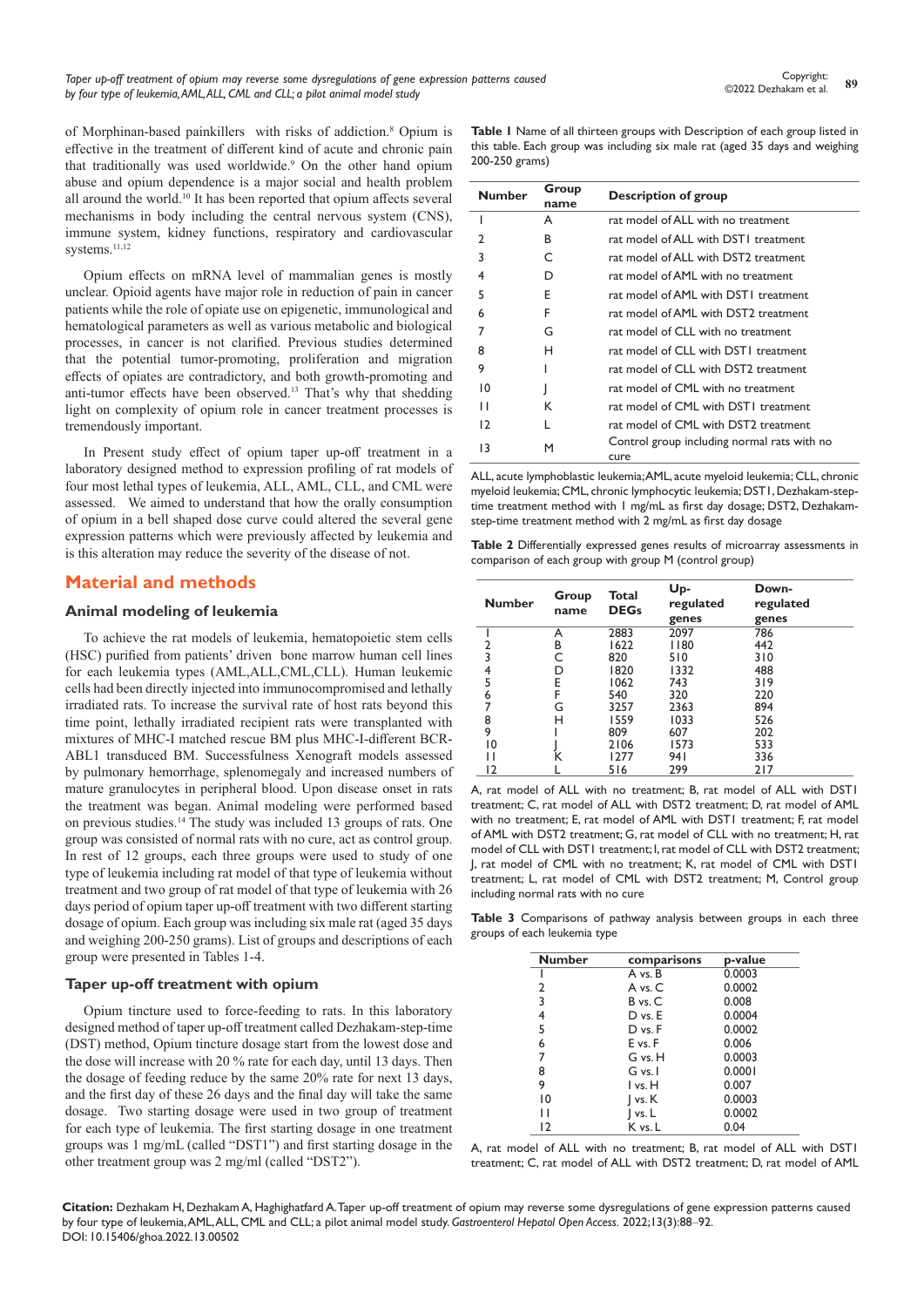with no treatment: E, rat model of AML with DST1 treatment: F, rat model of AML with DST2 treatment; G, rat model of CLL with no treatment; H, rat model of CLL with DST1 treatment; I, rat model of CLL with DST2 treatment; J, rat model of CML with no treatment; K, rat model of CML with DST1 treatment; L, rat model of CML with DST2 treatment; M, Control group including normal rats with no cure

#### **Bone marrow sampling and RNA extraction**

Bone marrow tissues of sacrificed rats were collected. Samples were put on process of RNA extraction. RNA was extracted from samples immediately after samplings according to standard protocols using by RNA Purification kit (GeneJET™ RNA Purification Kit#K0732, Thermo scientific - Fermentas, Latvia). Genomic DNA contamination removed from extracted RNA using DNase Treatment & Removal Reagents (DNase I, RNase-free (#EN0521) Fermentas, Latvia), according to the manufacture protocol. The quality and quantity of RNA were evaluated by Agarose gel electrophoresis and Nanodrop-1000 equipment respectively.

#### **Synthesis of cDNA**

Copied DNA synthesis was conducted by Transcription First Strand cDNA Synthesis Kit (RevertAid Premium First Strand cDNA Synthesis Kit #K1652, Thermo scientific -Fermentas, Latvia) according to manufacturer's protocol.

#### **Microarray assessments**

Quality and integrity of extracted RNAs examined by Agilent 2100 Bioanalyzer (Agilent Technologies) before the beginning of the microarray process. Gene expression profiling analyses were examined using the Affymetrix GeneChip™ Rat Genome 230 2.0 Array that is the first whole genome tool, suitable for Oncogenes, toxicology, neurobiology, and other researches using rat models. Labeling and fragmentation of aRNA targets, followed by hybridization, and scanning based on manufacturer's protocol (Affymetrix Santa Clara, CA). Total RNA (100 Nano gram for each sample) was processed by the GeneChip 3′ IVT Express Kit. RNAs were reverse transcribed and converted to double-stranded cDNA prior to biotin labeling during in vitro transcription. Then fifty micrograms of labeled aRNA were fragmented, and quality control (QC) was evaluated using the Agilent Bioanalyzer. Fragmented aRNA was hybridized on Affymetrix GeneChip™ Rat Genome 230 2.0 Array for sixteen hours at 45°C. Then, arrays were washed and stained using the GeneChip Hybridization, Wash, and Stain Kit on the GeneChip Fluidics Station 450. Finally, chips were scanned by the Affymetrix GeneChip Scanner 3000, and all arrays passed the QC criteria examination.

The GeneChip analysis was performed in Genesis 2.0 (Gene Logic Inc.) and with Microarray Analysis Suite (MAS) 5.0, Data Mining Tool 2.0, and Microarray Database software (available at http://www. affymetrix.com). All represented genes in the GeneChip, had been normalized and scaled to hundred signal intensity. Filtering conducted for false-positive results reduction with MAS 5.0. Then, passed genes were analyzed by Genesis 2.0 (GeneLogic Inc., Gaithersburg, MD, USA) and DAVID software (Strand Genomics, Redwood City, CA, USA). Analysis of variance test (ANOVA) was used for all probe sets to determine significantly changed expressed genes. ANOVA testing for differentially expressed genes were followed by post hoc t-test for evaluation of contrasts groups one by one for identification of differences between groups. Ratio greater than two fold and the significant corrected P values after Bnferroni multiple testing correction were criteria to consider the gene as differentially expressed gene.

## **Confirmation with Real-time PCR**

Top ten most differentially expressed genes in each microarray analysis had been confirmed with Real time PCR. Specific primers and probes were designed using "oligo7" software and were blasted on the NCBI website. Serial dilutions (1: 4) of pooled cDNA from total extracted RNA of randomly chosen normal rat samples used to draw the standard curves. CFX96 Touch Real-Time PCR Detection System (BIO-RAD, [California, United States\)](https://www.google.com/search?q=hercules+ca&stick=H4sIAAAAAAAAAOPgE-LSz9U3MC4wzDVPUeIAsQsrCwu1tLKTrfTzi9IT8zKrEksy8_NQOFYZqYkphaWJRSWpRcUALCJywkQAAAA&sa=X&ved=0ahUKEwjoz5qM5P_JAhVM3SwKHfWYDSkQmxMIfigBMBI) used for triplicate method Quantitative Real Time-PCR. The  $\mathbb{R}^2$  value more than 0.99 in the standard curve and no signal for no-template control samples were two quality checking criteria of qPCR assessments. Efficacy of PCR reaction calculates using online software of Lin-Reg PCR (Amsterdam, Netherland). Real time PCR was performed by TaqMan® PCR Starter Kit, Thermo scientific - Fermentas, Latvia). Livak formula was used to ratio calculation.

#### **Enrichment pathways and gene ontology assessments**

Comprehensive enriched functional examinations was performed on differentially expressed genes list for each study group. We used enrichment algorithms integrated into the online Database for Annotation, Visualization, and Integrated Discovery (DAVID 6.8 version) to functional annotation and gene ontology analysis. On the other hand an online data base, Kyoto encyclopedia of genes and genomic (KEGG) pathway enrichment tool used for molecular pathway mapping and gene ontology analysis on differentially expressed genes (DEGs). Gene ontology terms and KEGG pathways with corrected P values were reported and listed to use for visualization as Venn diagram with online software of [Van de Peer Lab](https://www.vandepeerlab.org/) Bioinformatics and Evolutionary Genomics.

### **Statistical analysis**

Statistical analysis analyzed by SPSS, version 25. Kolmogorov-Smirnov test used to normal distribution evaluation of variables. One way ANOVA analysis was used for statistical differences in multiple group comparisons. RNA integrity number, cDNA synthesis quality, plates/runs of qPCR, and primer efficiency were added as covariates, and persistence of the significant difference between groups was examined by ANCOVA to control any potential confusion. Bonferroni correction was used for multiple comparisons corrections. Descriptive data are expressed as mean ± SD.

## **Results**

Results of gene expressions of microarray assessments and differentially expressed genes in each group were presented table 2. In no cure groups, mostly affected gene expressions detected in CLL and ALL, CML and AML were in the next ranks. Significant association between in groups under DST1 (p=0.0001) and DST2 (p=0.0001) treatments increase of opium dosage and reduction of total DEGs especially up-regulated genes were detected.

Top 10 genes with most differentially expression in microarray examinations were selected for Real time PCR confirmation. Findings were indicated that Real time PCR results confirmed the results of microarray analysis in all comparisons between groups due to direction of expression. Also no significant difference was found between expression alteration level calculated by ratio analysis between microarray results and Real time PCR results. Enrichment analysis showed numerous of molecular pathways were altered in all types of leukemia rat models. In groups under DST treatments, the affected and dysregulated pathways were significantly reduced in DST1 treatments in all types of leukemia. In addition, in ALL,

**Citation:** Dezhakam H, Dezhakam A, Haghighatfard A. Taper up-off treatment of opium may reverse some dysregulations of gene expression patterns caused by four type of leukemia, AML, ALL, CML and CLL; a pilot animal model study. *Gastroenterol Hepatol Open Access.* 2022;13(3):88‒92. DOI: [10.15406/ghoa.2022.13.00502](https://doi.org/10.15406/ghoa.2022.13.00502)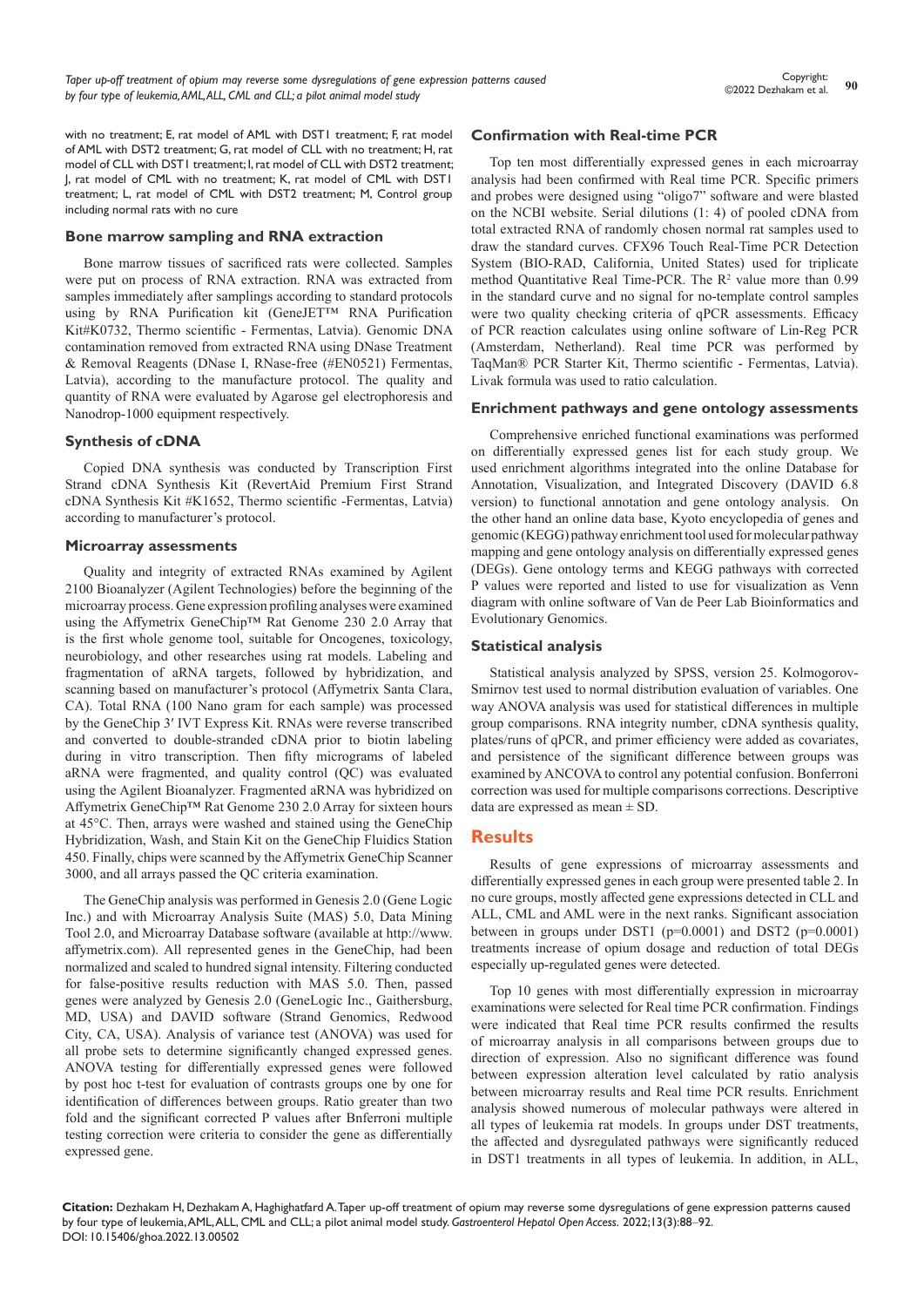AML and CLL groups, significant reduction of affected pathways determined in DST2 treated groups compared with DST1 treated groups. Besides of tumor suppressor genes and proto-oncogenes, most of the affected pathways in CML were involved in T helpers, MAPK signaling, transcription factors related to interleukin genes and metabolic pathways; in CLL were involved in cell adhesion, cell signaling and transcription factors ; in AML were involved in immune system, T helpers, MAPK signaling and metabolic pathways; and in ALL were involved in humoral immune system, tool like receptors, natural killer cells regulators and metabolic pathways. Statistical data of pathway analysis between groups in each leukemia type were presented in table 3. Comparisons of dysregulated molecular pathways number between each groups in each type of leukemia were presented as Venn plots in Figure 1 to 4.



**Figure 1** Pathway analysis for ALL groups; group A: ALL NO cure (blue circle), group B: ALL DST1 (red circle), group C: ALL DST2 (green circle).



**Figure 2** Pathway analysis for AML groups; group D: AML NO cure (blue circle), group E: AML DST1 (red circle), group F: AML DST2 (green circle).



**Figure 3** Pathway analysis for CLL groups; group G: CLL NO cure (blue circle), group H: CLL DST1 (red circle), group I: CLL DST2 (green circle).



**Figure 4** Pathway analysis for CML groups; group J: CML NO cure (blue circle), group K: CML DST1 (red circle), group L: CML DST2 (green circle).

### **Discussion**

Leukemia is a group of lethal cancers that affect the blood, bone marrow, and [lymphoid system](https://en.wikipedia.org/wiki/Lymphatic_system), known as [tumors of the hematopoietic](https://en.wikipedia.org/wiki/Tumors_of_the_hematopoietic_and_lymphoid_tissues)  [and lymphoid tissues.](https://en.wikipedia.org/wiki/Tumors_of_the_hematopoietic_and_lymphoid_tissues) 15 Results of our study showed that DST method for increasing and decreasing the dose of opium can help to regulate the pattern of altered genes expressed in different types of leukemia. The mechanism and mode of action of the DST method at the molecular level is not yet known, but it seems that opium, with several alkaloids, can help to regulate upstream mechanisms of gene expression and epigenetics, especially transcription factors.

Opium has been prescribed for patients as painkiller due to its analgesic, hypnotic, antitussive, and antidiarrheal effects for many years. In the other hand, opium as an addictive and psychoactive drugs is the cause of addiction of about 16.5 million individuals' worldwide.16 Beneficial or impartial effects of opium in the cardiovascular system were reported in previous studies and consider opium as an immunosuppressive factor and reveal an increase in inflammatory mediators like C-reactive protein (CRP), interleukin-17, and interleukin-1 associated with chronic opium.<sup>17</sup>

The effects of opium on immune system function are not clarified. Previous studies reported inhibitory effects on immunosecretion and signaling pathways involved in maturation and function of immune cells.18 It seems that to interpretation of opium effects on immune system, the dosage and duration of exposure is quite critical. While acute and high dosage of opioids may affect the innate and acquired immune systems and inhibit the immune cells differentiation, chronic morphine exposure is associated with opioid receptor down-expression in neural cells, and overexpression in immune cells. Up-regulation of opioid receptors are clearly associated with increased Th2 T-helper cell differentiation.19 Some reports suggested that long-term opioid use may increases hypothalamus-pituitary-adrenal axis activity that leads to increased production of glucocorticoids, increasing the release of neuropeptide Y and down regulation of natural killer (NK) cells cytotoxicity.20

It seems that inflammation, regarding of its major role in development and progression of different types of cancer, especially leukemia has been forgotten in many researches about opioid effects on cancer and immune system as well. For example development of specific inhibitors of PI3K as an inflammatory associated agent is considered as a new treatment method for hematopoietic malignancies as well as for inflammatory and autoimmune diseases.<sup>21</sup> It is well known that primary response to inflammation is a dramatically increase in survival of the target cell and promotion of maintenance of the cell. Mechanisms involving Bcl-2 family proteins and Pim family proteins which have been discovered in several hematological malignancies especially leukemia. Multiple mechanisms related to inflammation exists which result in increase in transcript and protein level of anti-apoptotic gene families, as well as induction of posttranslational modifications and phosphorylation that lead to stability of pro-survival proteins and inhibits pro-apoptotic protein activity. Several small molecules pharmacological inhibitors are in early clinical trials for patients with hematological malignancies.<sup>22</sup>

Interestingly mesenchymal Inflammation cause genotoxic stress in hematopoietic stem cells that cause development of several gene expression alteration in human Pre-leukemic cells.<sup>23</sup> inflammatory signaling induce genotoxic stress in heterotypic stem and progenitor cells that means the reregulation of inflammatory pathways could be consider as a new way to treatment of leukemia or strength the immune system to fight against the cancer cells. The significant

**Citation:** Dezhakam H, Dezhakam A, Haghighatfard A. Taper up-off treatment of opium may reverse some dysregulations of gene expression patterns caused by four type of leukemia, AML, ALL, CML and CLL; a pilot animal model study. *Gastroenterol Hepatol Open Access.* 2022;13(3):88‒92. DOI: [10.15406/ghoa.2022.13.00502](https://doi.org/10.15406/ghoa.2022.13.00502)